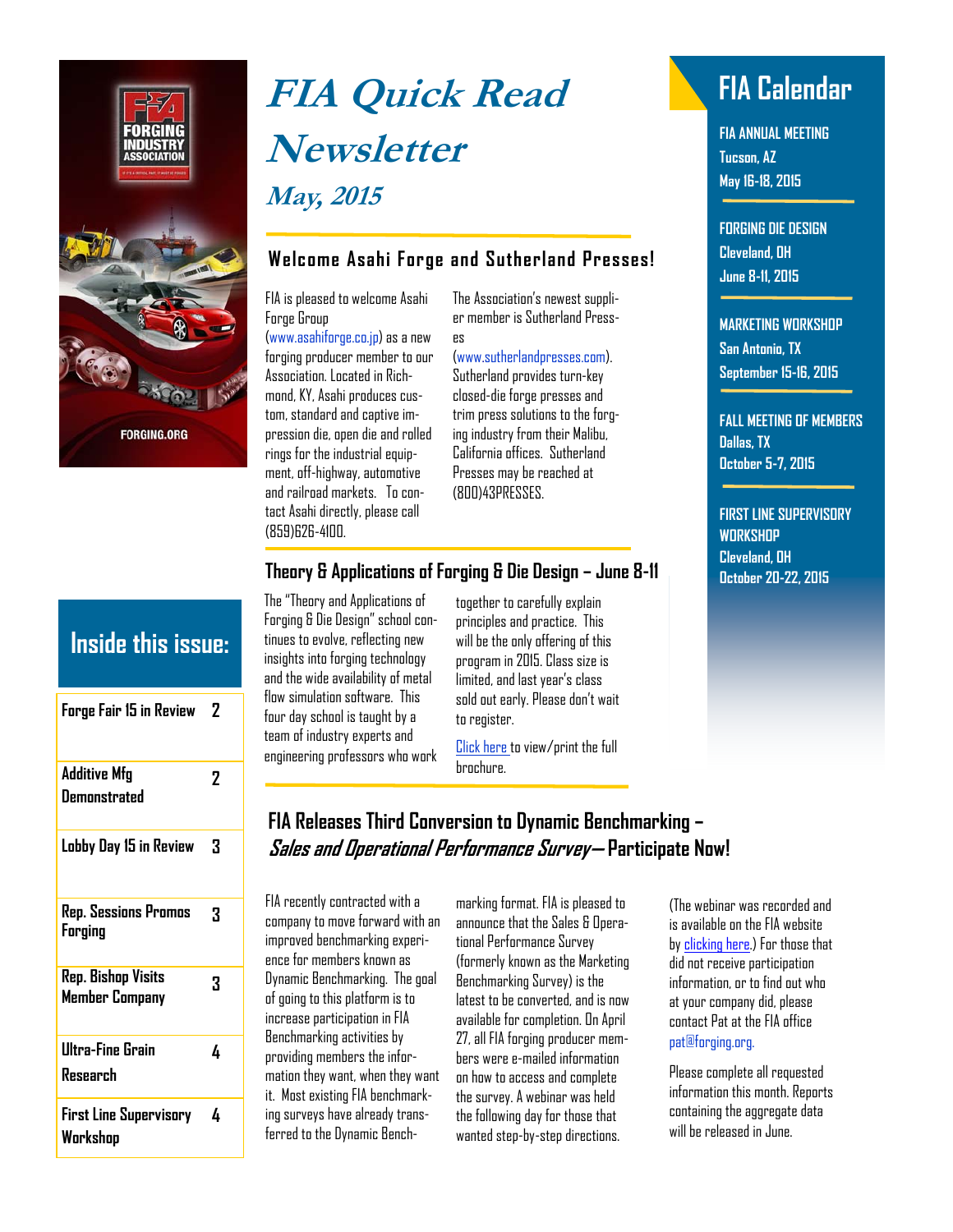## **Forge Fair 2015 Snap-Shot**



**Forge Fair 2015 featured 160 exhibition booths and 1770 attendees… making this the largest Forge Fair ever !** 

FIA would like to thank all the attendees and exhibitors that supported and made Forge Fair 2015 the LARGEST, most successful, Forge Fair ever. The event was held April 14-16 in Cleveland:

- 19% increase in exhibitors
- 23% increase in exhibit booth sq. ft.
- 23 exhibitors increased their booth size
- 55 first-time exhibitors
- 18% increase in attendance



**Many attendees took advantage of sitting in on some of the 60 exhibitor presentations given at Forge Fair 2015.** 

24 countries participated

We look forward to seeing you all again in two years, at Forge Fair 2017, April 4-6 in Cleveland. However, as many of our potential exhibitors found out this year, we ran out of booth space early, leaving some exhibitors left out. FIA encourages companies wishing to exhibit at Forge Fair 2017, to register early. This will assure you of receiving the Early Bird Discount and allows you to choose your booth location, while the premium locations are still available.

[Click to view/print](https://www.forging.org/system/files/public/ForgeFair/ForgeFair_2017_Flyer_lr.pdf) 2017 Exhibitor Registration Form.

## **Additive Manufacturing Demonstrated at Forge Fair 2015**

Thanks to Case Western University Professor David Schwam, Ryan Martin-Wagar of MakerGear and Case students Sonny Li, Nicole Corbin and Rachel Morison, Forge Fair attendees had the op-

portunity to see 3-D printing up close and personal in the FIA/ FIERF Booth. The Forging Foundation is sponsoring research at Case Western comparing additive manufacturing to forging fabrication .



**3-D Printing capabilities were demonstrated and discussed at the Forge Fair 2015 FIA/FIERF booth.** 

**As many Forge Fair 2015 potential exhibitors found out this year, booth space sold out early, leaving some companies left out. Be sure to register early for Forge Fair 17.** 

 **Page 2**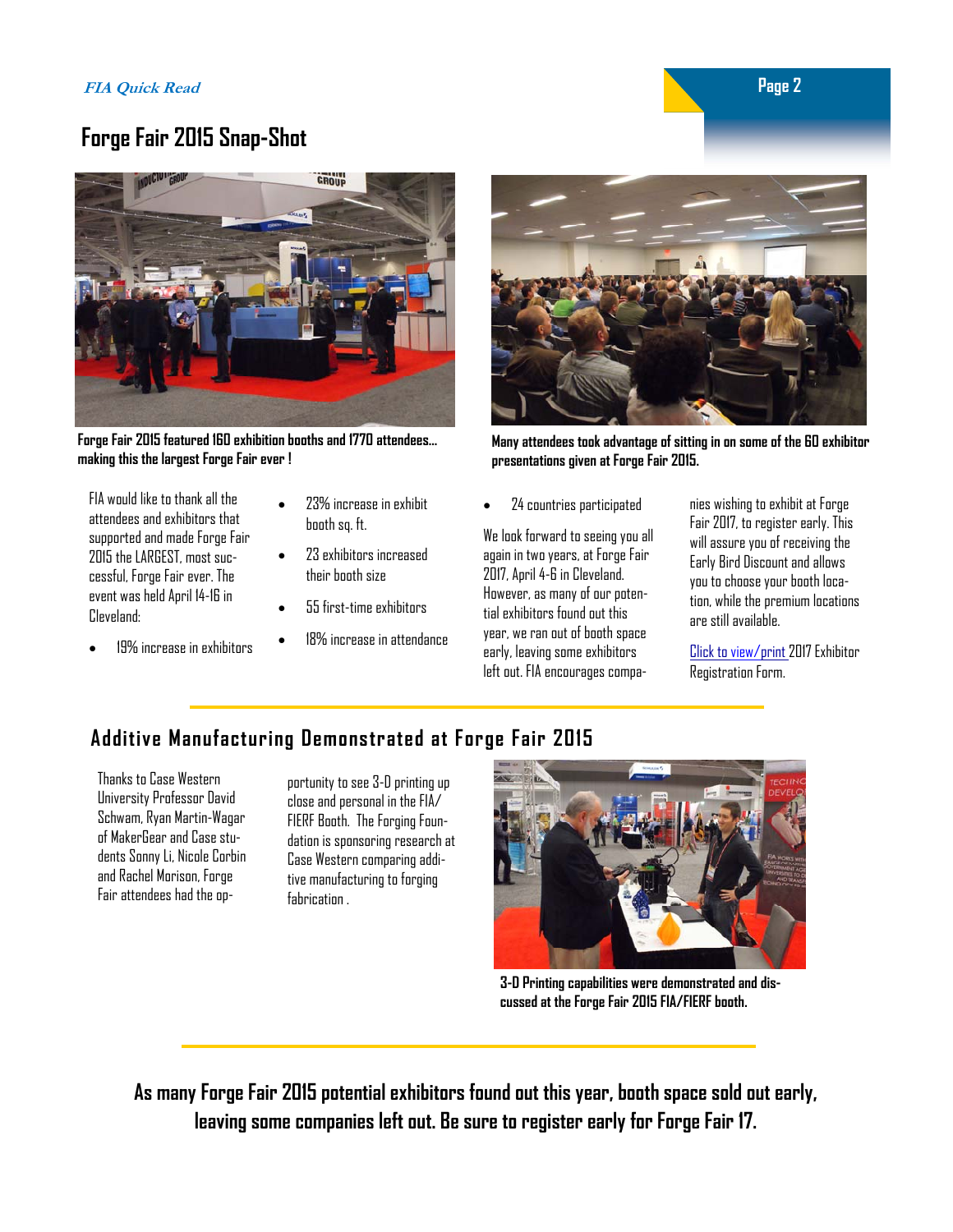## **Page 3 Page 3 Page 3**

## **Lobby Day 2015**

On April 22-23, FIA member Advocacy proponents spent two days meeting with Congressmen and Senators on Capitol Hill with all meetings arranged by the Laurin Baker Group.

Specifically 15 FIA members participated in 32 Congressional meetings with 17 House Offices, 12 Senate Offices as well as the House Small Business Committee Staff; the House Energy & Commerce Staff and the Senate

Energy & Natural Resources Staff. These 32 meetings were conducted in 19 Republican offices and 13 Democrat offices.

The position papers that were discussed and left behind:

#### **Energy**

[Regulatory Overreach](https://www.forging.org/system/files/public/QRNL/FIA Issues 2015 Regulatory Overreach.pdf)

[EPA Clean Power](https://www.forging.org/system/files/public/QRNL/FIA Issues 2015 EPA Clean Power Plan.pdf)  [Tax Reform](https://www.forging.org/system/files/public/QRNL/FIA Issues 2015 Tax Reform.docx.pdf) 

[Im-Ex Bank Reauthorization](https://www.forging.org/system/files/public/QRNL/FIA Issues 2015 Ex-Im Bank Reauthorization.pdf) 



**FIA Members discuss forging industry concerns with Congressman Bishop, R- MI.** 

## **Congressman Sessions Promotes Visit with FIA Members**



**FIA Members and Staff meet with Rep Sessions, R-TX.** 

The following copy and photo (left) appeared in the April 2015 newsletter of Congressman Pete Sessions, R-TX.

"This week I was delighted to meet with North Texans representing the Forging Industry Association. Forging is one of the key industries in our country as it creates the

materials used to build everything from screwdrivers to components in the space shuttle. Since most forging plants are small businesses which generally employ a few hundred employees, it is vitally important that we ensure the industry can operate in a market free from over-regulation and unnecessary oversight. "

## **Congressman Mike Bishop Visits Weld Mold Company**

Weld Mold Company and CEO Darryl Hammock were fortunate to host a tour by their new US Congressman Mike Bishop of Michigan's 8th Congressional District. The 8th Congressional District represents 5 FIA Forging Members and 7 FIA Supplier Member companies.

Freshman Congressman Bishop serves on the Education and Workforce Committee which handles workforce development and labor issues like the NLRB. Weld Mold had the opportunity to review FIA Lobby Day talking points and asked the Congressman to support House Joint Resolution 29 to nullify the NLRB's ambush rule.

The Congressman was shown how the company manufactures forging industry standard welding materials and the history of Weld Mold Company.

After the visit, Congressman Bishop sent out the tweet and photo to the right:



Mike Bishop

 $\div$ **P** Follow

I got a hands-on tour at Brighton's @WeldMold Company today! Also talked MI manufacturing and industry changes #MI08

671